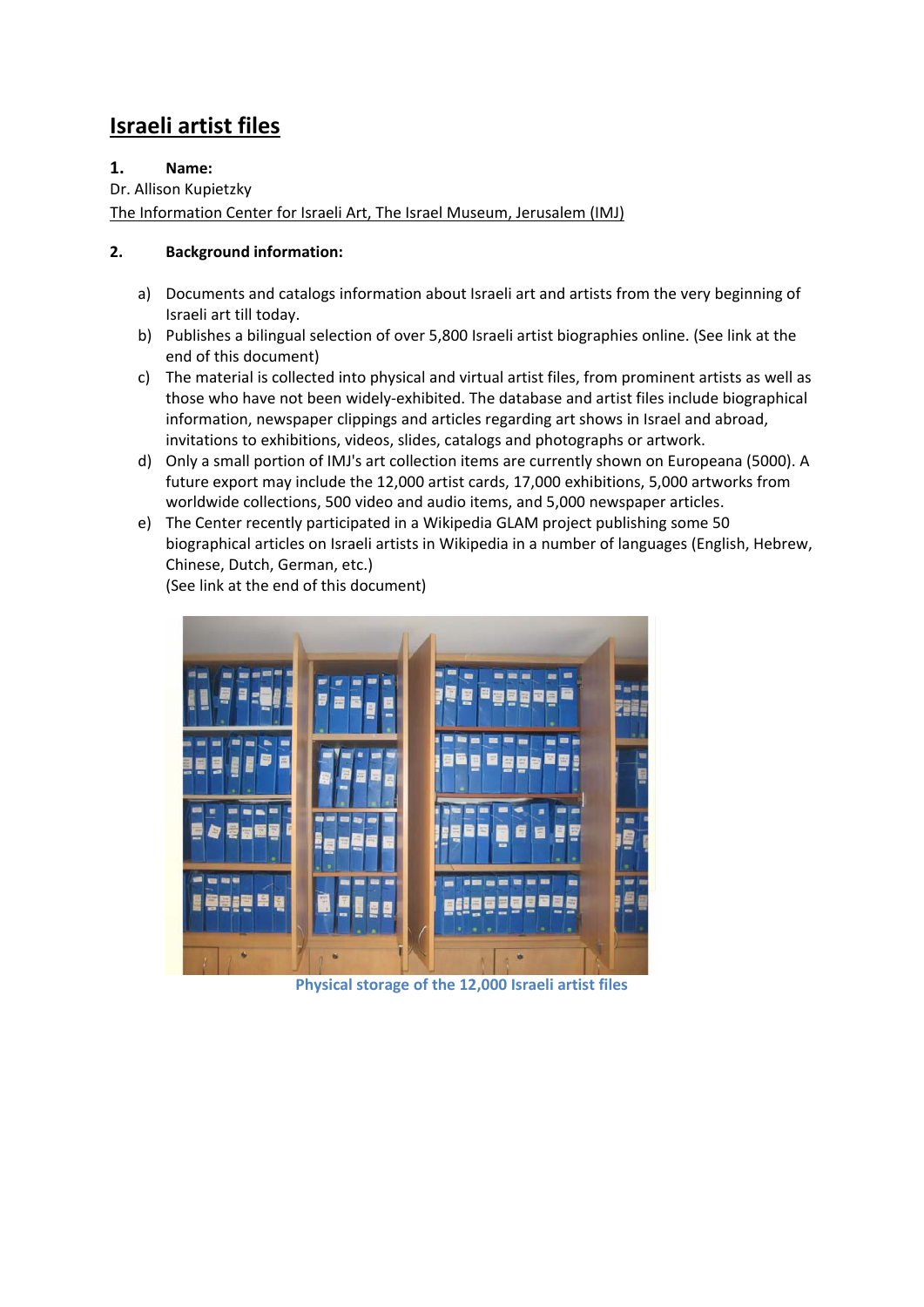## **3. Definition of hierarchies for the domain:**

f) The artist files and its components are organized in a 2 level hierarchy. Each type of information is catalogued as an item (level 2 ‐ blue) and linked to the artist's digital file (level 1 ‐ black). Each item may have multiple digital multimedia files (red) linked in various formats. All information is bilingual (Hebrew and English) so in essence there is a duplicate linked card for each item in the opposing language:

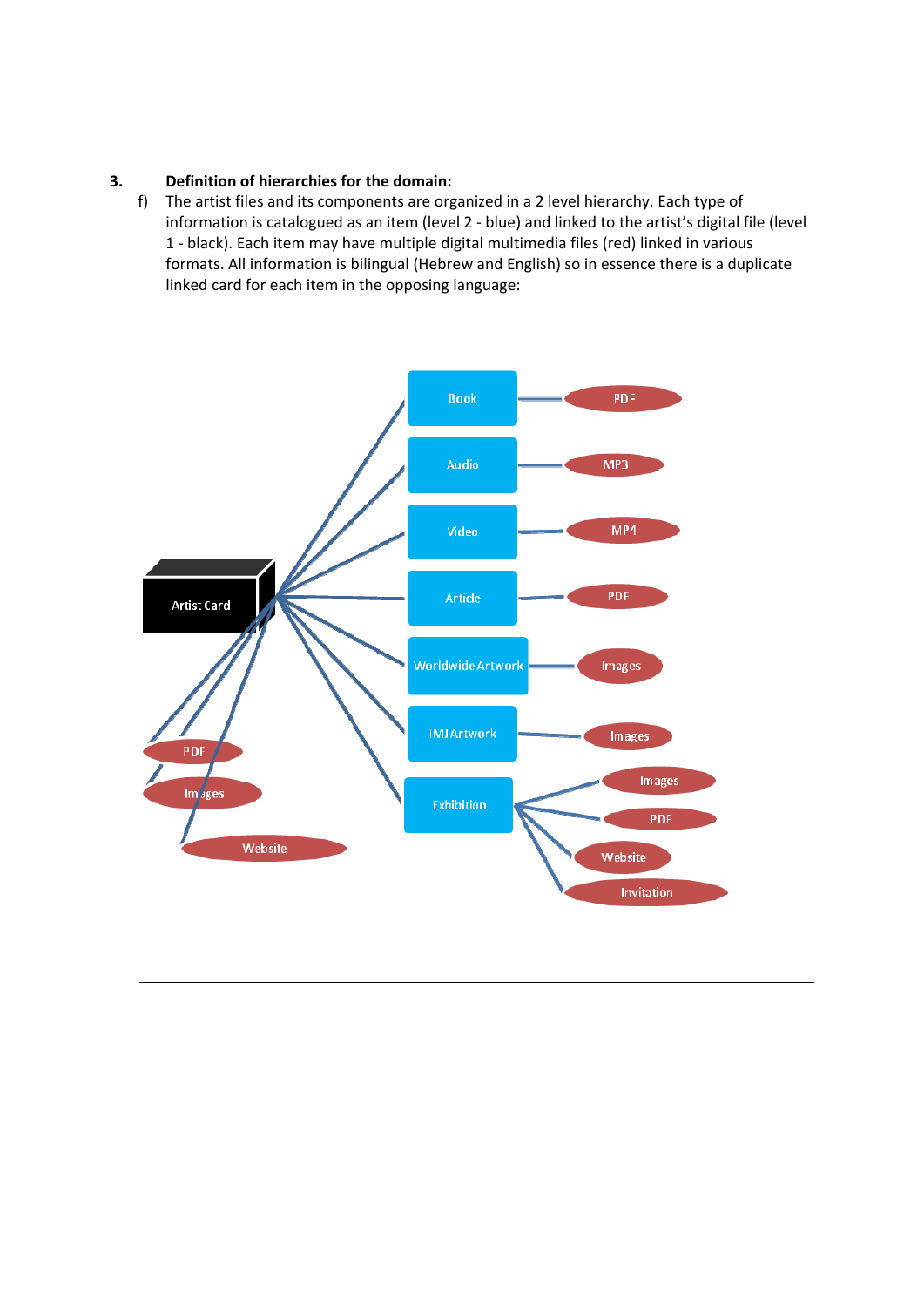#### *4.* **Use Case Scenario:**

The figures below illustrate webpages presenting the application of the aforementioned hierarchy. For instance, the artist file found in the Center's database dedicated to Larry Abramson is apportioned on the Information Center's site, so that the viewer may browse starting at the artist's biography (level 1) and then review the linked items (level 2) - worldwide artwork, exhibitions, and audio or video items ‐ in an organized and easy‐to‐follow format.

Additionally, there is the option to search through artist names alphabetically and by decade. Exhibits, too, are broken down thoroughly into geographic locations within Israel and chronologically using a timeline.

Figure 1 ‐ Larry Abramson on the Information Center's intranet site, the artist file including biography (level 1) and links to (level 2) items

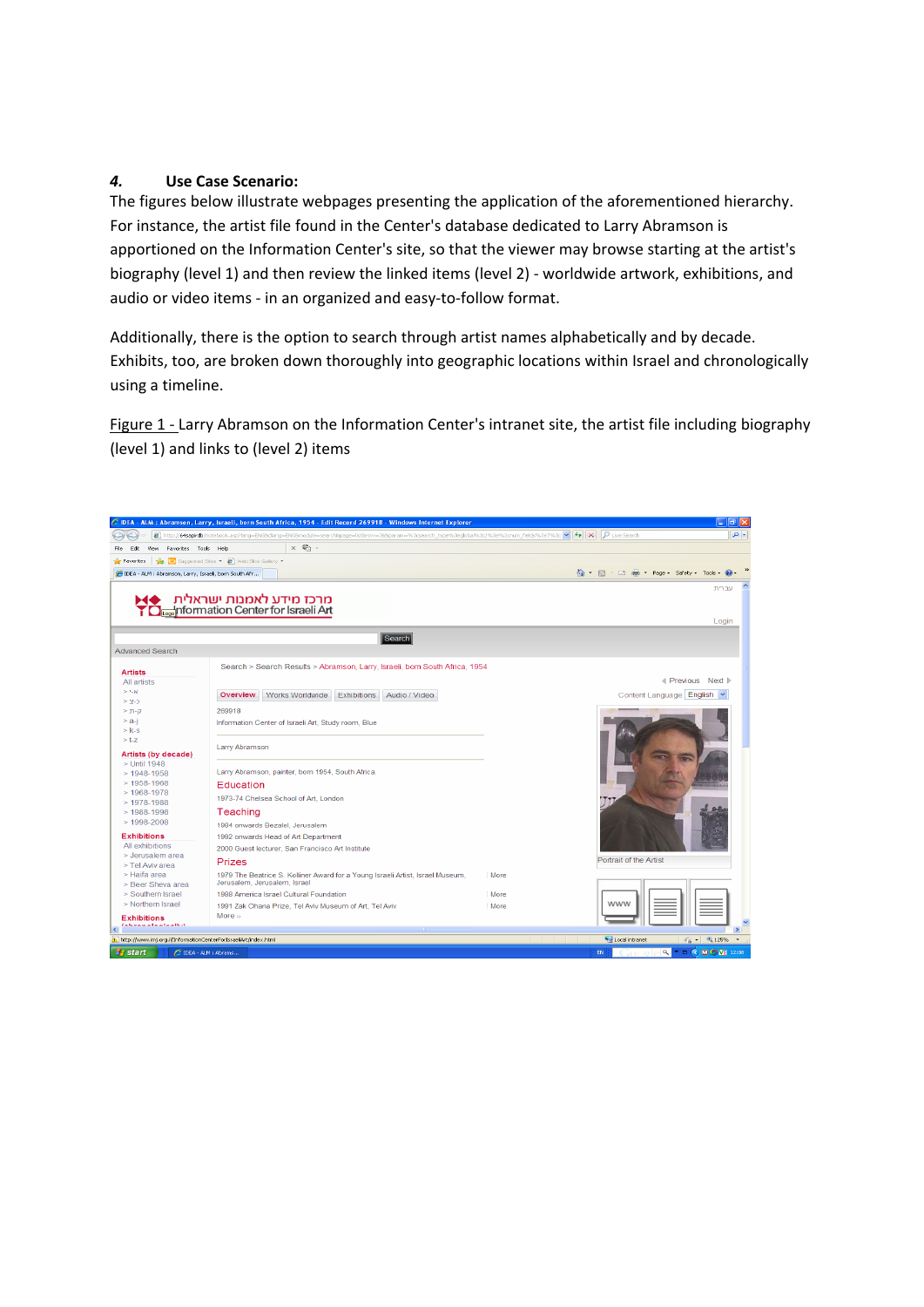

Figure 2 – Tab listing worldwide art collection items (level 2) linked to Larry Abramson's card (level 1)<br>C DLA - ALM : Abramson, Larry, Braeli, born South Africa, 1954 . Lift Record 209918 . Windows Internet Explorer

Figure 3 – Tab listing exhibition items (level 2) linked to Larry Abramson's card (level 1)

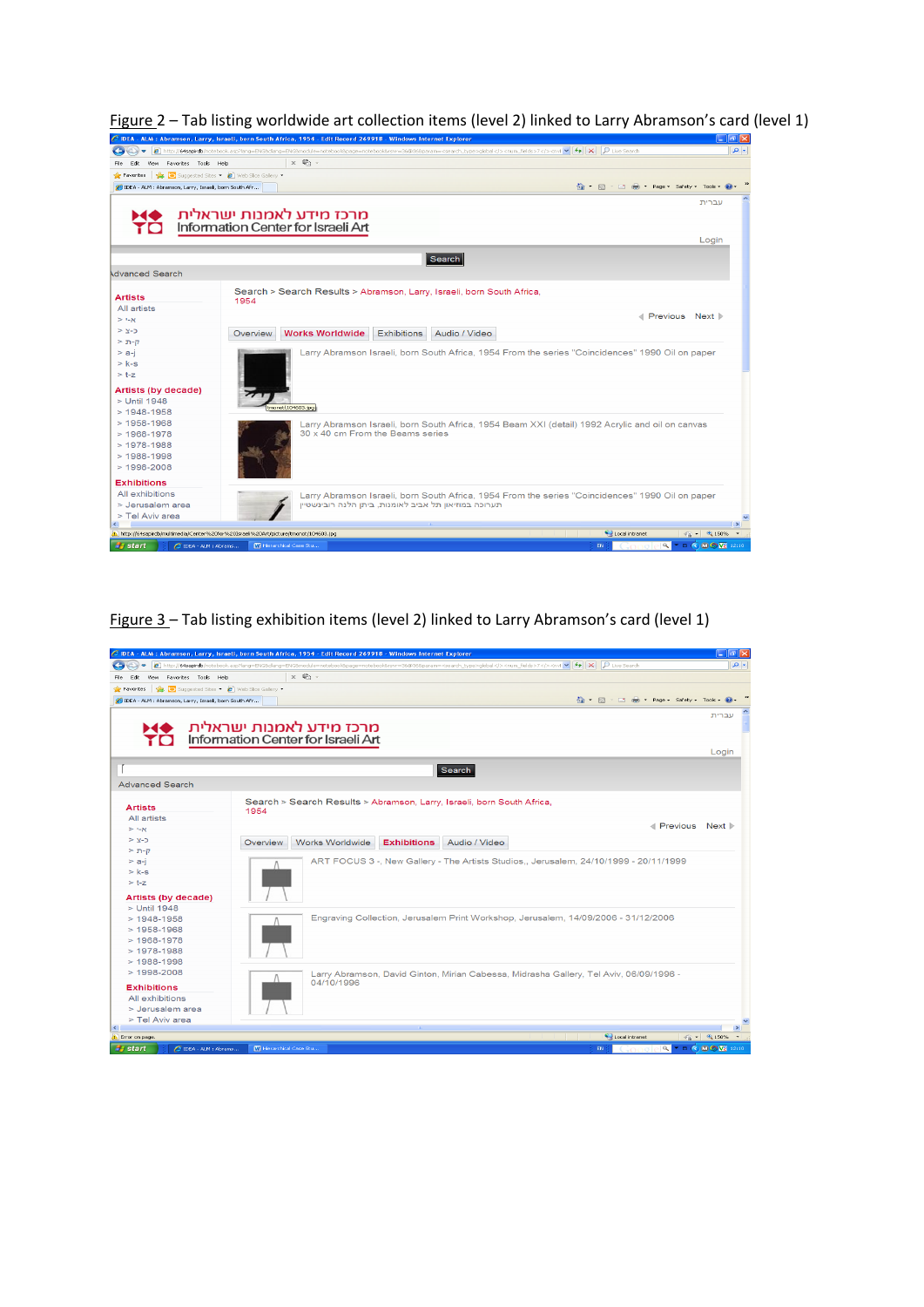Figure 4:



#### **5. The EDM properties:**

- dcterms:isPartOf
- dcterms:hasPart

are suitable to relate the artwork within an exhibition. And

edm:wasPresentAt

is suitable to relate the artist to the sites they lived in, or studied at, worked or exhibited in.

#### **6. Problems and Limitations:**

- a) The hierarchy posted in this case study simplifies the true structure found in the Center which is not truly linear in its construction. Instead of a presenting the information in an artist file centric fashion one might approach it via an exhibition centric perspective. In this way the exhibition card is level 1 and the artwork, articles, audio / video material relating to the exhibition are level 2.
- b) There is also a relationship between the books / catalogues and the exhibition which creates a triangulation between the artists mentioned in the catalogue, and the catalogue about the exhibition. Not to forget the artwork by the artist in exhibition found also in the catalogue.

#### **7. Proposed solutions for Europeana:**

Similar to the archival format of presenting each item as part of a node, an artist file item would be noted in the item section by using DC "isPartOf" and then stating the artist name. This would be employed for each item creating the hierarchy. It must be noted that often times there is